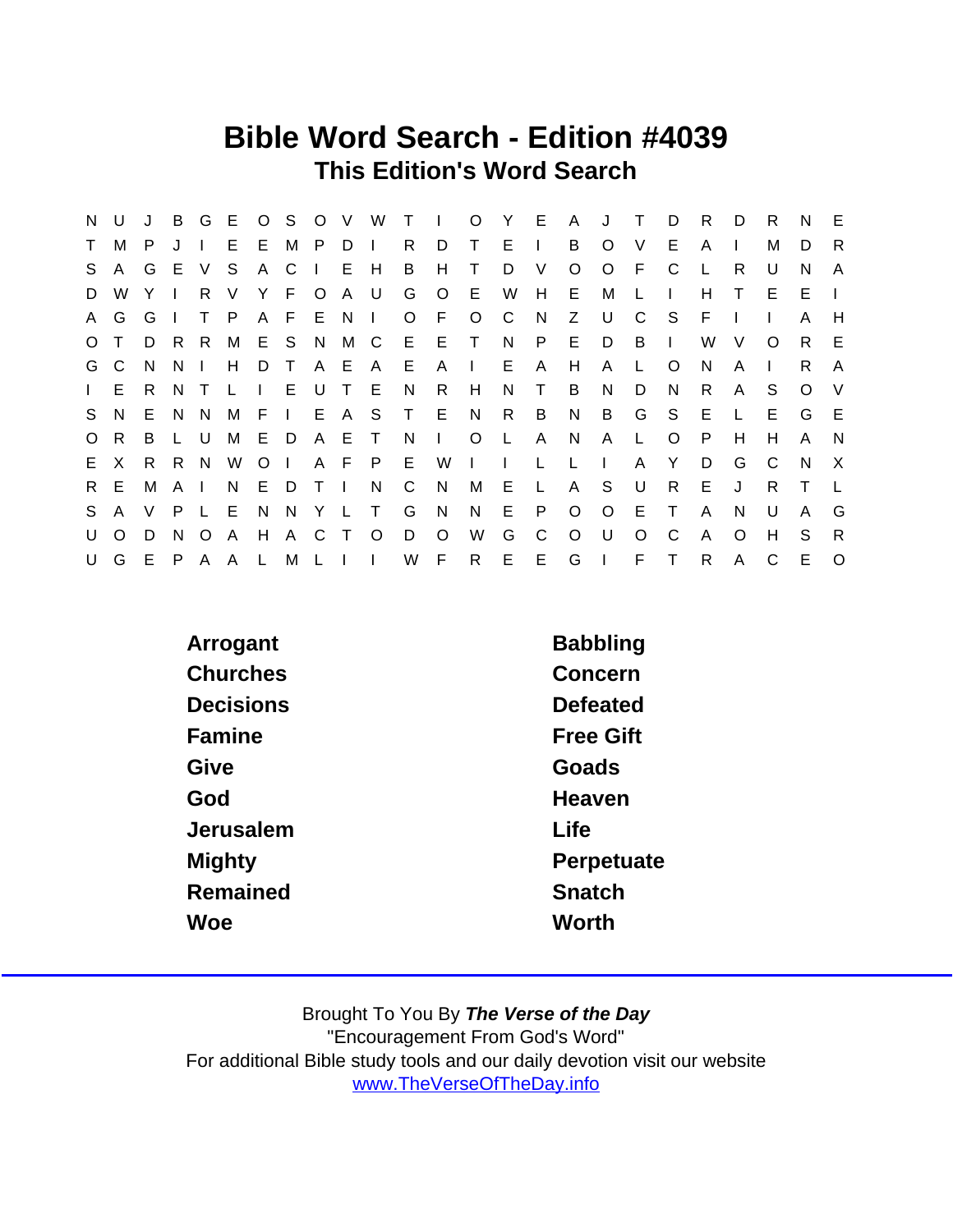## Bible Word Search - Edition #4039 Word Search Answer Guide

| n       | u            | j.           | $\mathbf b$  | g            |                |       |              |           |                  |              |              | e o s o v w t i |              | o Y e        |              |              | a jt           |                            | $D$ r        |              | d            | $\mathsf{r}$ | n            | e            |
|---------|--------------|--------------|--------------|--------------|----------------|-------|--------------|-----------|------------------|--------------|--------------|-----------------|--------------|--------------|--------------|--------------|----------------|----------------------------|--------------|--------------|--------------|--------------|--------------|--------------|
| t       | m            | P            | i.           | $\mathbf{i}$ |                |       | E e m p d i  |           |                  |              | $\mathsf{r}$ | d T             |              | e            | $\mathbf{i}$ | b            | $\circ$        | $\vee$                     | E            | a            | $\mathbf{I}$ | m            | d            |              |
| S       | a            | g            | E            | V            |                | s a C |              | i e       |                  | h            | $\mathsf b$  | H               | $\mathbf{t}$ | D            | V            | $\mathsf{o}$ | $\circ$        | $\mathsf{f}$               | C            | $\mathbf{I}$ | $\mathsf{r}$ | u            | n            | a            |
| D       | W            | y I          |              | R            |                |       | v y F O a u  |           |                  |              | $\mathsf{G}$ | $\mathsf{o}$    | E            | W            | H            | $\mathbf{e}$ | m              | $\Box$                     | $\mathbf{L}$ | h.           | $\mathbf{t}$ | e            | e            | j.           |
| A       | $\mathbf{g}$ | Gi           |              |              | t P            |       | A f          |           | e N I            |              |              | $o$ F           | $O$ $C$      |              | n            | $\mathsf{Z}$ | <b>u</b>       | $\mathbf{C}$               | S.           | f            | -i-          | -i-          | A            | H            |
| $\circ$ | $\mathbf{t}$ | d            | $\mathsf{r}$ | $\mathsf{r}$ |                | M E s |              |           | n M C            |              |              | EET             |              | n            | p            | e            | d              | B                          | $\mathbf{L}$ | W            | $\mathsf{V}$ | $\Omega$     | R.           | E            |
| G c     |              | n            | n.           | $\mathbf{1}$ | h —            |       | d T          |           | a e              | A            | E            | $\mathsf{A}$    | $\sim 1$ .   | $\mathbf{e}$ | a            | H            | A              | $\mathcal{L}^{\text{max}}$ | $\circ$      | n            | a            | -i-          | R            | A            |
| i.      | e            | $\mathsf{r}$ | N.           | t            | $\mathbf{1}$ i |       | $\mathbf{e}$ |           | U T e            |              | N.           | R               | h            | n            | $\top$       | B            | n              | d                          | N            | r            | a            | S.           | $\circ$      | - V          |
| S       | n.           | E.           | n            | n            | m f            |       | $\mathbf{i}$ |           |                  | E A S t      |              | $\mathbf{e}$    | N.           | R            | B            | n            | b              | G                          | S.           | e            | $\Box$       | E.           | G            | E            |
| $\circ$ | $\mathsf{r}$ | b            | $\Box$       | <b>u</b>     | m e            |       | $\Box$       |           | a E T            |              | n i          |                 | $\circ$      | $\mathsf{L}$ | a            | n            | a              | $\mathbf{L}$               | $\circ$      | p            | h.           | H            | $\mathsf{A}$ | - N          |
| e       | $\mathsf{x}$ | $r - r$      |              |              | n woi          |       |              |           | a F              |              |              | p E W I i       |              |              | $\mathbf{I}$ | $\mathbf{L}$ | $\mathbf{i}$   | a                          | y            | D            | g            | C            | - N          | $\mathbf{x}$ |
| R.      | E.           | M            | A            | $\Box$       |                | N E D |              | $t \perp$ |                  | n            | $\mathbf{C}$ | N.              | M            | Е            | $\mathsf{L}$ | A            | S.             | U                          | R            | E.           | J            | R.           | $\top$       | $\perp$      |
| S.      | a            | V            | <b>p</b>     | $\mathbf{L}$ | e              |       | nny Lt       |           |                  |              | G            | n               | n            | e            | <b>p</b>     | $\circ$      | $\circ$        | e                          | $\mathsf{t}$ | a            | n            | U            | a            | g            |
| u.      | $\mathsf{o}$ | d            | n.           | $\circ$      | a              | h.    | a            | c t       |                  | $\mathsf{o}$ | d            | $\mathsf{o}$    | W            | g            | C            | $\mathsf{o}$ | u              | $\mathbf{o}$               | C            | a            | $\circ$      | H.           | S            | $\mathsf{r}$ |
| u       | g            | e            | p.           | $\mathsf{a}$ | a I            |       | m            |           | $\mathbf{I}$ i i |              | W            | F               | R.           | E            | E            | G            | $\blacksquare$ | F.                         | T            | $\mathsf{r}$ | a            | C            | $\mathbf e$  | $\circ$      |

Churches: Vertical Concern: Diagonal Decisions: Vertical Defeated: Diagonal Famine: Diagonal Free Gift: Horizontal Give: Diagonal Goads: Vertical God: Diagonal **Heaven: Vertical** Jerusalem: Horizontal **Life:** Vertical Mighty: Diagonal **Perpetuate: Diagonal** Remained: Horizontal **Snatch: Diagonal** Woe: Diagonal Worth: Diagonal

Arrogant: Vertical Babbling: Diagonal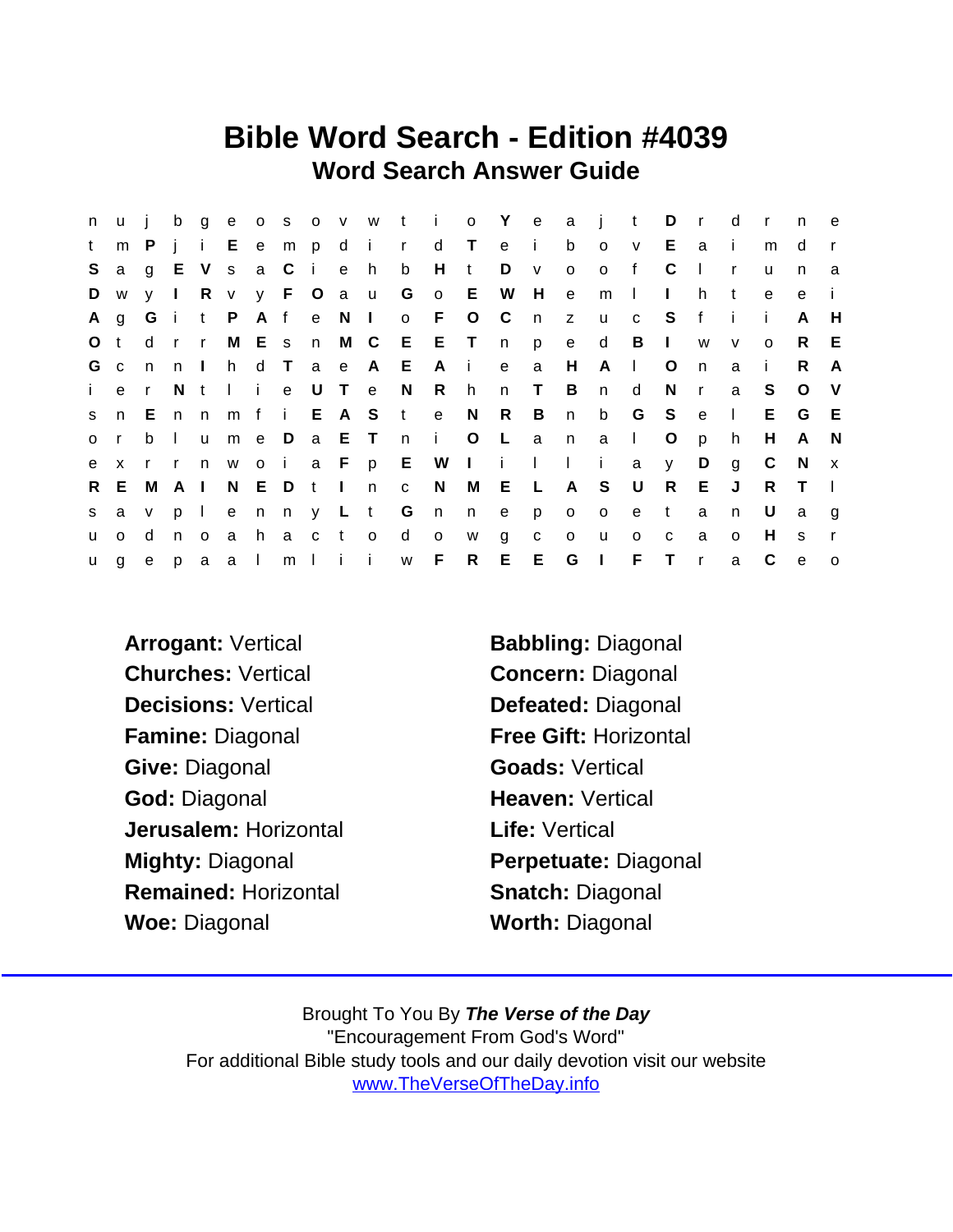# Bible Word Search - Edition #4039 Words Used And Their Definitions

Arrogant

Thinking of oneself more highly than one actually is

Babbling

Nonsensical speech

Churches Christian congregations

Concern

To worry or care about someone or something; An interest in or worry about something or someone

**Decisions Choices** 

Defeated

To have beaten someone in a competition or struggle

Famine

A mass food shortage

Free Gift

A phrase used to refer to salvation through Jesus' death on the cross

Give

To hand something over to someone

Goads

Something that causes pain by pricking such as a thorn; Something that is used to urge someone or an animal to do something

God

His name in Hebrew is YHVH, often pronounced as Yahweh or Jehovah; Only deity worshiped by the Israelites; Main person of the Godhead in the Trinity